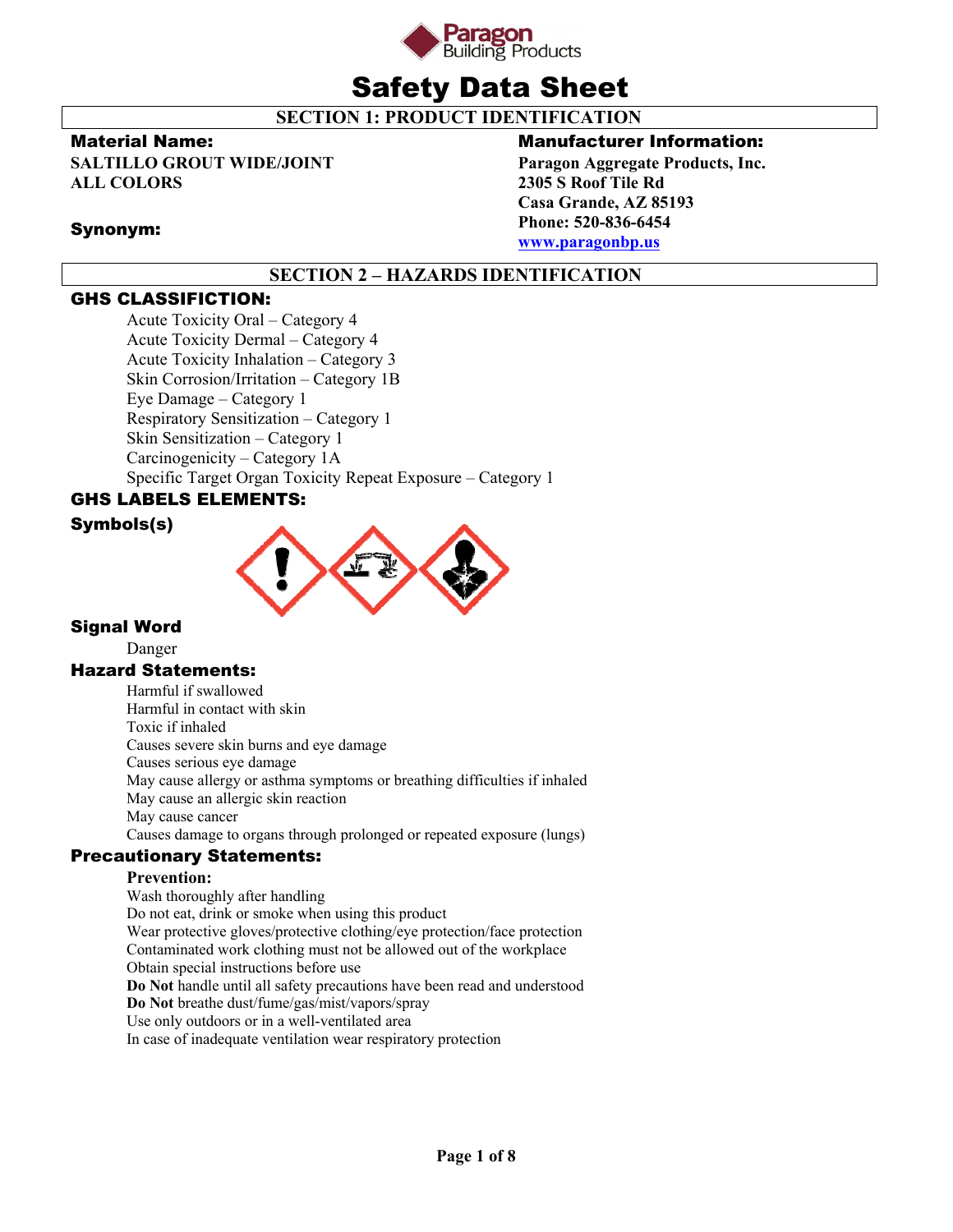

### **SECTION 2 – HAZARDS IDENTIFICATION (CONT.)**

### Precautionary Statements:

#### **Response:**

**If swallowed:** Rinse mouth, **DO NOT** induce vomiting. Immediately call a poison center/doctor.

**If on skin (or hair:** Take off immediately all contaminated clothing. Rinse skin with water/shower. Immediately call a poison center or doctor/physician. Wash contaminated clothing before reuse.

**If inhaled:** Remove victim to fresh air and keep at rest in a position comfortable for breathing. If experiencing respiratory symptoms, call a poison center or doctor/physician.

**If in eye:** Rinse cautiously with water for several minutes. Remove contact lenses, if present and easy to do, continue rinsing, immediately call a poison center/doctor.

#### **Storage:**

Store in a well-ventilated place

Store in an appropriate container or containment structure

#### **Disposal:**

Dispose of contents/container in accordance with local/regional/international regulations

### **SECTION 3 – COMPOSITION / INFORMATION ON INGREDIENTS**

### **Chemical Name and Synonyms:**

| Component                  | $CAS \#$   | Percent Optional |
|----------------------------|------------|------------------|
| Cement, Portland Chemicals | 65997-15-1 |                  |
| <b>Duartz</b>              | 14808-60-7 |                  |
| Iron Oxide                 |            |                  |
| Red                        | 1332-37-2  |                  |
| Yellow                     | 51274-00-1 |                  |
| Brown                      | 12713-03-0 |                  |
| <b>Black</b>               | 1317-61-9  |                  |

### Component Information/Information on Non-Hazardous Components General Product Information:

**Trace Elements:** Saltillo Grout is made from materials mined from earth and is processed using energy provided by fuels. Trace amounts of naturally occurring, potentially harmful chemical might be detected during chemicals analysis. For example, Portland cement may contain up to 1.50% insoluble residue, some of which may be free crystalline silica. Other trace constituents may include calcium oxide, free magnesium oxide, potassium and sodium sulfate compounds, and trace metal compounds.

### **SECTION 4 – FIRST AID MEASURES**

### First Aid Eyes:

Immediately flush eye thoroughly with water. Continue flushing eye for a least 15 minutes, including under lids, to remove all particles. Call a physician immediately.

### First Aid Skin:

Wash skin with cool water and pH-neutral soap or mild detergent. Seek medical treatment if irritation or inflammation develops or persist. Seek medical treatment in the event of burns.

### First Aid Inhalation:

Remove person to fresh air. If breathing is difficult, administer oxygen. If not breathing, give artificial respiration. Seek medical help if coughing and other symptoms do subside. Inhalation of large amounts of Saltillo Grout requires immediate medical attention.

### First Aid Ingestion:

Do not induce vomiting. If conscious, have the victim drink plenty of water and call physician.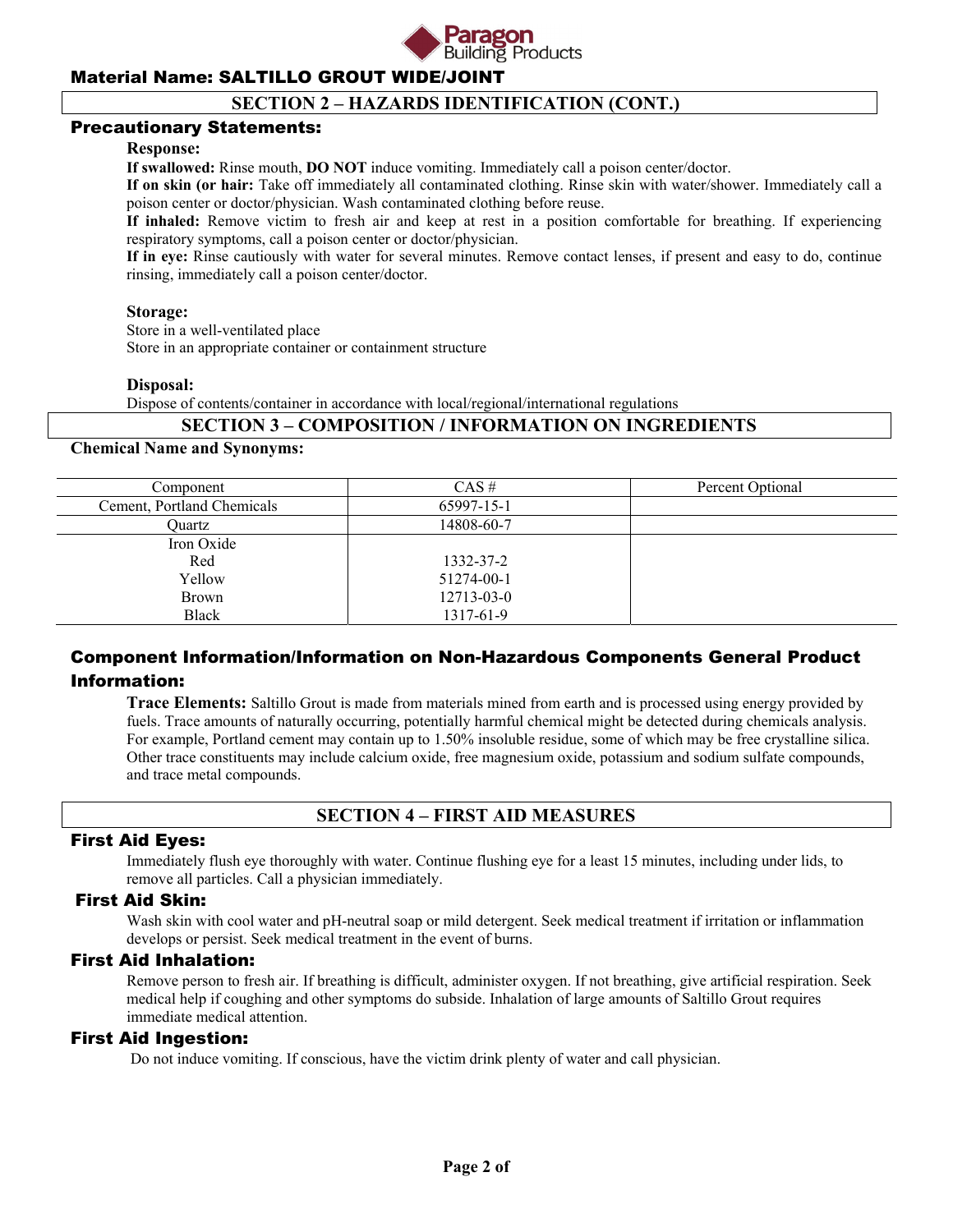

# **SECTION 5 – FIRE FIGHTING MEASURES**

### General Fire Hazards:

See Section 9 for Flammability Properties Non combustible

### Hazardous Combustion Products:

NONE

### Extinguishing Media:

Use appropriate extinguishing media for surrounding fire

### Unsuitable Extinguishing Media:

NONE

### Fire Fighting Equipment/Instructions:

Firefighters should wear full protective gear

### **SECTION 6 – ACCIDENTAL RELEASE MEASURES**

### Recovery and Neutralization:

Stop the flow of material, if this is without risk

### Personal Precautions, Protective Equipment and Emergency Procedures:

Use personal protection recommended in Section 8. Isolate the hazard area and deny entry to unnecessary and unprotected personal.

### Emergency Measures:

Isolate area, keep unnecessary personal away

#### Environmental Precautions:

Do not attempt to wash Saltillo Grout down sewers or storm drains

#### Methods for Containment and Clean-up:

Collect dry material using a scoop. Avoid actions that cause dust to become airborne. Avoid inhalation of dust and contact with skin. Scrape up wet material and place on an appropriate container. Allow the material to dry before disposal.

### Prevention of Secondary Hazards:

**NONE** 

# **SECTION 7 – HANDLING AND STORAGE**

### Handling Procedures:

Avoid prolonged or repeated breathing of dust. Avoid contact with eyes and skin. Promptly remove dusty clothing or clothing which is wet with cement fluids and launder before reuse. Wash thoroughly after exposure to dust or wet Saltillo Grout.

### Storage Procedures:

Store product in a cool, dry, ventilated area. Protect against physical damage and moisture. Keep Saltillo Grout dry until used. Normal temperature and pressures do not affect the material.

#### Incompatibilities:

Wet Saltillo Grout is alkaline; as such it is incompatible with acids, ammonium salts and metal.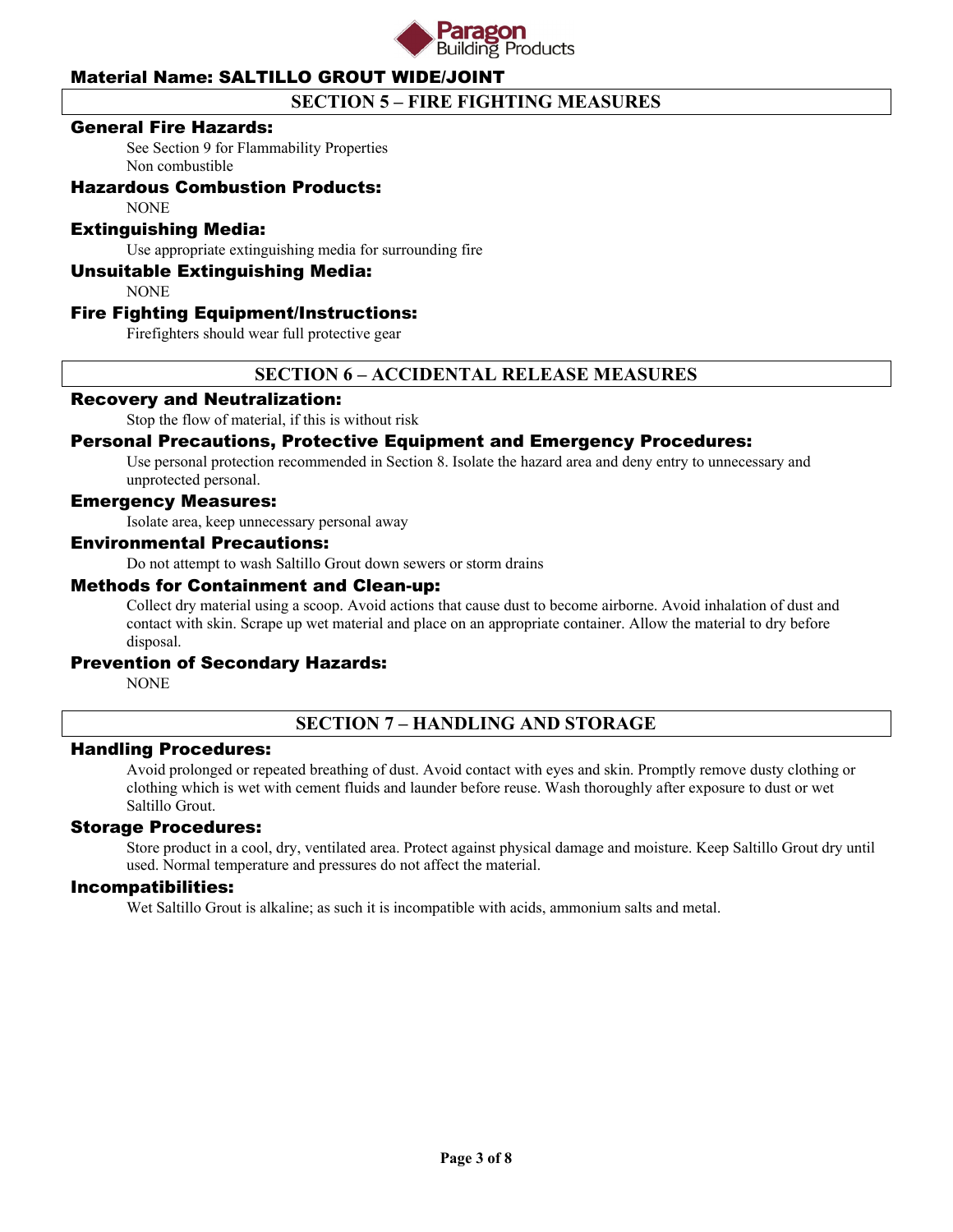

## **SECTION 8 – EXPOSURE CONTROL / PERSONAL PROTECTION**

### Component Exposure Limits:

### **Cement, Portland, chemicals (65997-15-1)**

 ACGIH: 1m/m3 TWA (particulate matter containing no asbestos and<1% crystalline silica, respirable fraction) OSHA: 15 mg/m3 TWA (total dust); 5 mg/m3 TWA (respirable fraction)

NIOSH: 10 mg/m3 TWA (total dust); 5 mg/m3 TWA (respirable dust)

#### **Limestone (1317-65-3)**

 OSHA: 15 mg/m3 TWA (total dust); 5 mg/m3 TWA (respirable fraction) NIOSH: 10 mg/m3 TWA (total dust); 5 mg/m3 TWA (respirable dust)

### **Gypsum (Ca(SO4).2H2O) (13397-24-5)**

ACGIH: 10 mg/m3 TWA (inhalable fraction, listed under Calcium Sulfate)

OSHA: 15 mg/m3 TWA (total dust); 5mg/m3 TWA (respirable fraction)

NIOSH: 10 mg/m3 TWA (total dust); 5 mg/m3 TWA (respirable dust)

### **Quartz: (14808-60-7)**

 ACGIH: 0.25 mg/m3 TWA (respirable fraction) NIOSH: 0.05 mg/m3 TWA (respirable dust)

### Engineering Measures:

Periodically wash areas contacted by dry Saltillo Grout or by wet cement or concrete fluids with a Ph neutral soap. Wash again at the end of work. If irritation occurs immediately wash affected areas and seek treatment. If clothing becomes saturated with wet Saltillo Grout, it should be removed and replaced with clean clothing.

### Personal Protective Equipment:

### **Respiratory:**

Use local or general ventilation to control exposures below applicable exposure limits, NIOSH or MSHA approved particulate filter respirators should be used in the context of respiratory protection program meeting the requirements of the OSHA respiratory protection standard [29 CFR 1910.134] to control exposures when ventilation or other controls are inadequate or discomfort or irritation is experienced. Respirator and/or filter cartridge selection should be based on American National Standards Institute (ANSI) Standards Z88.2 Practices for Respiratory Protection.

#### **Hands:**

Where prolonged exposure to unhardened Saltillo Grout products might occur, wear impervious gloves to eliminate skin contact. Do not rely on barrier creams; barrier creams should not be used in place of gloves. Periodically wash areas contacted by wet Saltillo Grout or its dry ingredients with pH neutral soap and water. Wash again at the end of the work. If irritation occurs, immediately wash the affected area and seek treatment.

#### **Eyes:**

Where potentially subject to splashes or puffs of Saltillo Grout, wear safety glasses with side shields or goggles. In extremely dusty environments and unpredictable environments wear unvented or indirectly vented goggles to avoid eye irritation or injury. Contact lenses should not be worn when working with Saltillo Grout or fresh products.

#### **Skin and Body:**

Protection is essential to avoiding potentially severe skin injury. Avoid contact with unhardened Saltillo Grout. If contact occurs, promptly wash affected area with soap and water. Where prolonged exposure to unhardened Saltillo Grout products might occur, wear impervious clothing and gloves to eliminate skin contact. Wear sturdy boots that are impervious to water, to eliminate foot and ankle exposure.

### **SECTION 9 – PHYSICAL AND CHEMICAL PROPERTIES**

Appearance: Gray Powder **Physical State:** Solid **Vapor Pressure:** Not Applicable **Boiling Point:** Not Applicable **Solubility (H2O):** Slightly Soluble **Evaporation Rate:** Not Applicable **Octanol/H2O Coeff:** Not Applicable **Flash Point Method:** None **Lower Flammability Limit (LFL):** None **Auto Ignition:** Not Applicable

**Odor:** None **pH** (in water): 12-13 **Vapor Density:** Not applicable **Melting Point:** Not Applicable **Specific Gravity:** 3.15<br> **VOC:** Not 1 **Flash Point:** None **Upper Flammability Limit (UFL):** None **Burning Rate:** None

**Not Determined**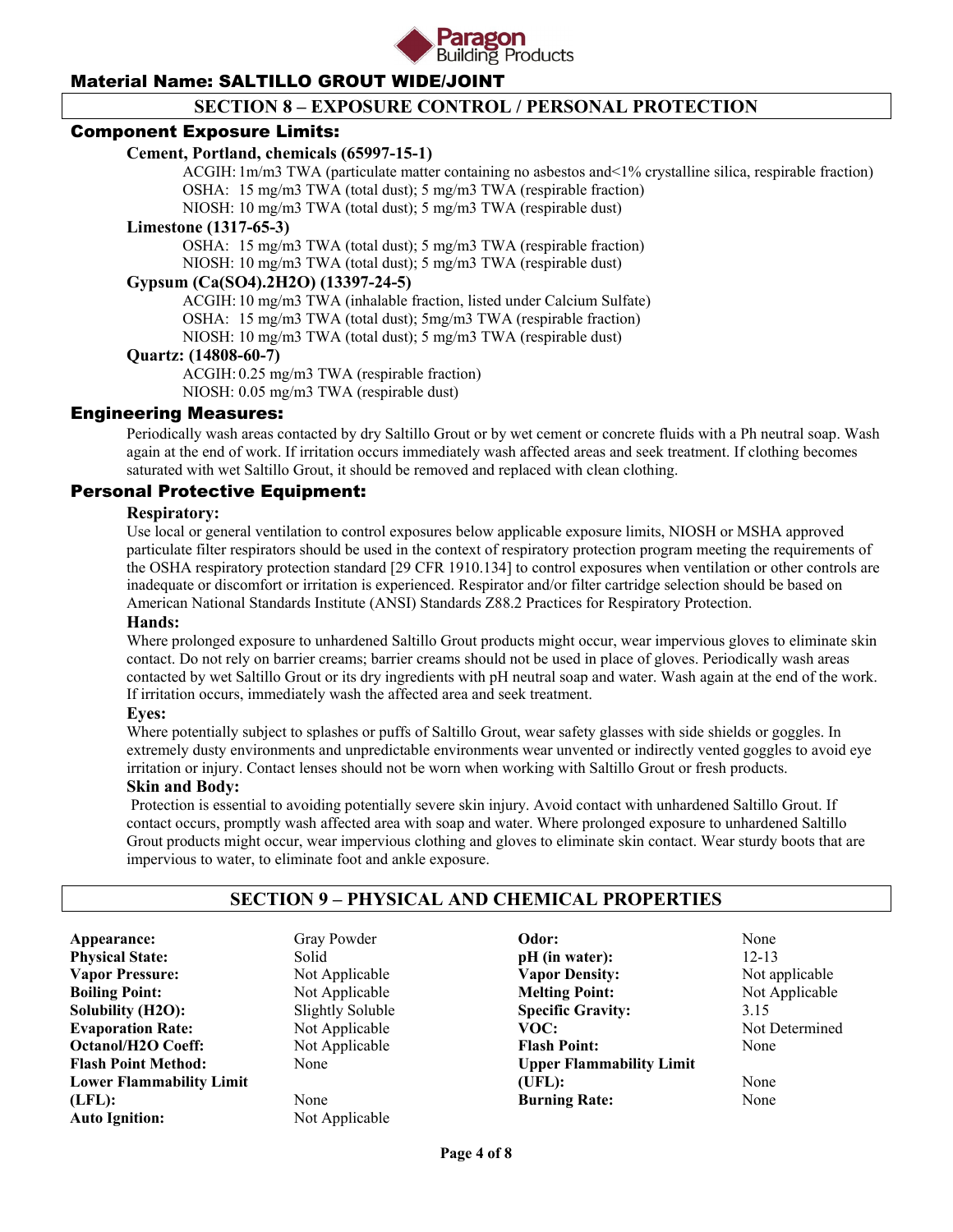

### **SECTION 10 – CHEMICAL STABILITY AND REACTIVITY INFORMATION**

#### **Chemical Stability:**

This is a stable material

### **Hazardous Reaction Potential:**

Will not occur

### **Conditions to Avoid:**

Unintentional contact with water

### **Incompatibility Products:**

Wet Saltillo grout is alkaline, As such it is incompatible with acids, ammonium salts and phosphorous **Hazardous decomposition:** Will not spontaneously occur. Adding water produces (caustic) calcium hydroxide

### **SECTION 11– TOXICOLOGICAL INFORMATION**

### Acute Toxicity: **Component Analysis – LD50/LC50**

**Quartz (14808-60-7)** 

# Oral LD50 Rat 500 mg/kg

### Potential Health Effects:

### **Skin Corrosion Property/Stimulativeness**

 Discomfort or pain cannot be relied upon to alert a person to a hazardous skin exposure. Consequently, the only effective means of avoiding skin injury or illness involves minimizing skin contact, particularly contact with wet Saltillo Grout. Exposed persons may not feel discomfort until hours after the exposure has ended and significant injury has occurred. Exposure during the handling or mixing of the dry ingredients in Saltillo Grout may cause drying of the skin with consequent mild irritation or more significant effects attributable to aggravation of other conditions. Exposure to wet Saltillo Grout may cause more skin effects including thickening, cracking or fissuring of the skin. Prolonged exposure can cause severe damage in the form of (caustic) chemical burn.

### **Eye Critical Damage/Stimulativeness**

 Exposure to airborne dust during the handling or mixing of the dry ingredients in Saltillo Grout may cause immediate or delayed irritation or inflammation. Eye contact by splashes of wet Saltillo Grout may cause effects ranging from moderate eye irritation to chemical burns and blindness. Such exposures require immediate first aid (see Section 4) and medical attention to prevent significant damage to the eye.

### **Ingestion**

 Although inadvertent ingestion of small quantities of wet Saltillo Grout or its dry ingredients are not known to be harmful, accidental ingestion of larger quantities can be harmful and requires immediate medical attention. **Inhalation** 

 Exposure to Saltillo Grout in excess of the applicable TLV or PEL (see section 2) may cause or aggravate other lung conditions. The ingredients in Saltillo Grout may contain trace amounts of crystalline silica. Exposure to these ingredients in excess of the applicable TLV or PEL (see Section 2) may cause or aggravate other lung conditions. Exposure to Saltillo Grout may cause irritation to the moist mucous membranes of the nose, throat, and upper respiratory system. It may also leave unpleasant deposits in the nose.

### **Respiratory Organs Sensitization/Skin Sensitization**

 May cause allergy or asthma symptoms or breathing difficulties if inhaled, some individuals may exhibit an allergic response upon exposure to wet Saltillo Grout. The response may appear in a variety of forms ranging from a mild rash to severe skin ulcers. Persons already sensitized mat react to their first contact with the product. Other persons may first experience this effect after years of contact with Saltillo Grout products.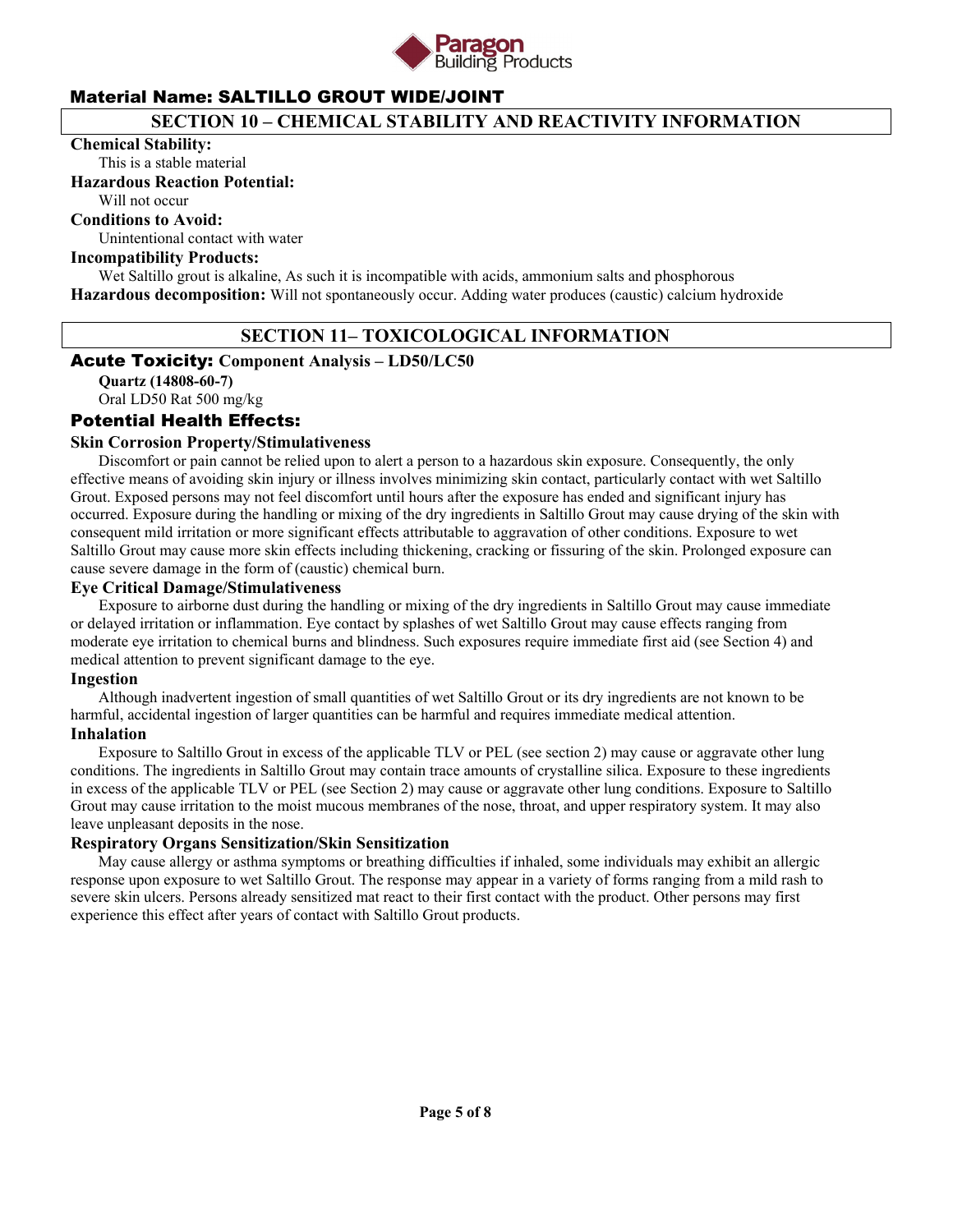

## **SECTION 11– TOXICOLOGICAL INFORMATION CONT.**

### Generative Cell Mutagenicity

This product is not reported to have any mutagenic effects

### **Carcinogenicity**

#### **A: General Product Information**

May cause cancer: Prolonged and repeated exposure to airborne free respirable crystalline silica can result in lung disease and/or lung cancer! IARC states that crystalline silica in the form of quartz or cristobalite from occupational sources is carcinogenic to humans (Group 1).

#### **B: Component Carcinogenicity**

| ACGIH:              | A4 – Not Classified as a Human Carcinogen                                                                                                                                                    |
|---------------------|----------------------------------------------------------------------------------------------------------------------------------------------------------------------------------------------|
| Quartz (14808-60-7) |                                                                                                                                                                                              |
| ACGIH:              | A2 – Suspected Human Carcinogen                                                                                                                                                              |
| NIOSH:              | potential occupational carcinogen                                                                                                                                                            |
| NTP:                | Known Human Carcinogen (respirable size) (Select Carcinogen)                                                                                                                                 |
| IARC:               | Monograph 100C [2012] (listed under Crystalline silica inhaled in the form of quartz or<br>cristobalite from occupational sources); Monograph 68 [1997] (Group 1 (carcinogenic to<br>humans) |

### **Reproductive Toxicity**

This product is not reported to have any reproductive toxicity effects

### Specified Target Organ General Toxicity:

#### **Single Exposure**

This product is not reported to have any single exposure specific target organ toxicity effects

### **Specified Target Organ General**

Causes damage to organs through prolonged or repeated exposure (lungs)

### **Aspiration Respiratory Organs Hazard**

This product is not reported to have any aspiration hazards

### **SECTION 12 – ECOLOGICAL INFORMATION**

### **Ecotoxicity**

#### **A: General Product Information**

This product is not reported to have any ecotoxicity effects

### **B: Component Analysis – Ecotoxicity – Aquatic Toxicity**

No ecotoxicity data are available for this product's components

#### **Persistence/Degradability**

No information available for the product

#### **Bioaccumulation**

No information available for the product

#### **Mobility in Soil**

No information available for the product

### **SECTION 13 – DISPOSAL CONSIDERATIONS**

### Waste Disposal Instructions

See Section 7 for Handling Procedures. See Section 8 for Personal Protective Equipment recommendations

### Disposal of Contaminated Containers or Packaging

Dispose information available for the product

### **SECTION 14 – TRANSPORTATION INFORMATION**

### DOT Information

#### **Hazardous materials description proper shipping name:**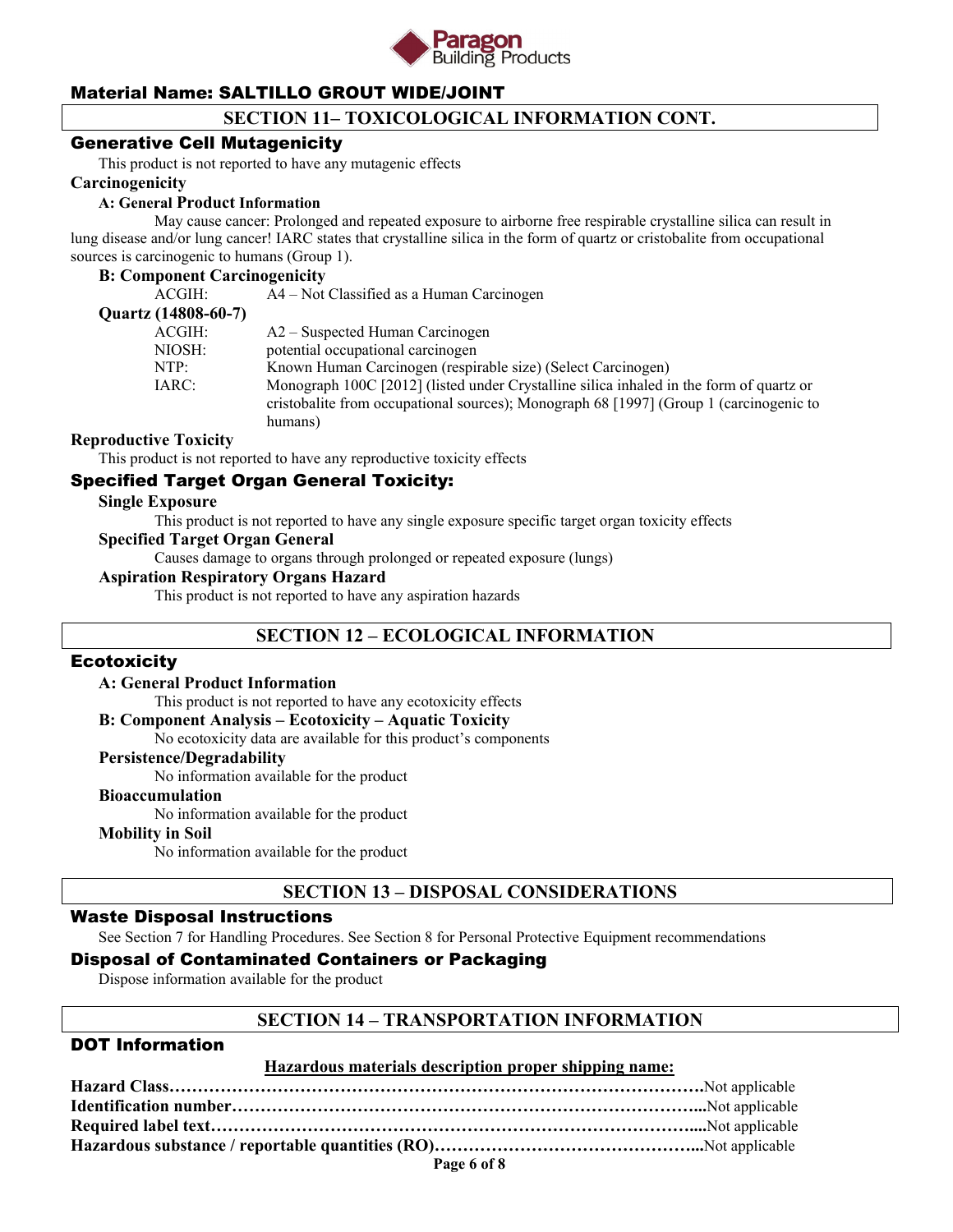

### **SECTION 15 – REGULATORY INFORMATION**

### Regulatory Information

### **US Federal Regulations**

#### **Component Analysis**

None of this products components are listed under SARA Section 302 (40 CFR 355 Appendix A). SARS Section 313 (40 CFR 372.65), or CERCLA (40 CFR 302.4)

#### **State Regulations**

#### **Component Analysis – State**

The following components appear on one or more of the following state hazardous substances lists;

| <b>Components</b>                 | CAS                 | UΑ             | МA  | <b>MN</b>    | NJ       | $\mathbf{p}_{\Delta}$<br>. | <b>RI</b> |
|-----------------------------------|---------------------|----------------|-----|--------------|----------|----------------------------|-----------|
| Chemicals<br>Portland,<br>Cement. | $65997 -$<br>$15 -$ | No             | Yes | $V_{\rm CS}$ | Yes      | Yes                        | No        |
| ')uartz                           | 1408-60-7           | N <sub>0</sub> | Yes | $v_{es}$     | $V_{ES}$ | Yes                        | No        |

The following statement(s) are provided under the California Safe Drinking Water and Toxic Enforcement Act of 1986 (Proposition 65):

WARNING! This product contains chemicals known to the state of California to cause cancer, birth defects, or other reproductive harm.

### **Component Analysis – WHMIS IDL**

 No components are listed in the WHMIS IDL **Additional Regulatory Information** 

#### **Component Analysis – Inventory**

| .\omponent                       | CAS#       | <b>TSCA</b> | $\mathbf C$ and $\mathbf N$<br>UAF | <b>EEC</b>    |
|----------------------------------|------------|-------------|------------------------------------|---------------|
| Chemicals<br>Portland.<br>ement. | 65997-15-1 | Yes         | DSL                                | <b>EINECS</b> |
| Juartz                           | 14808-60-7 | Yes         | DSL                                | <b>EINECS</b> |